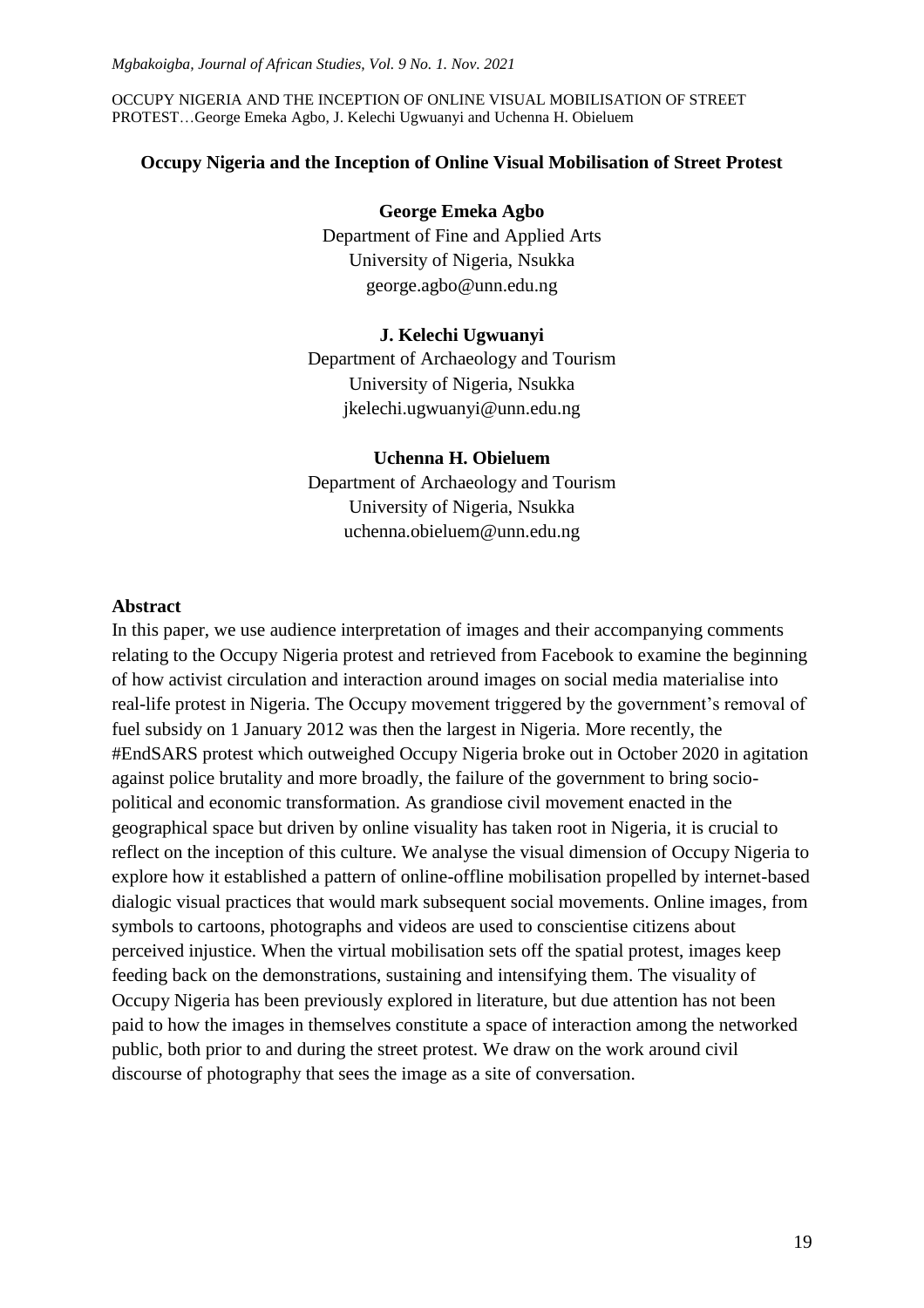#### OCCUPY NIGERIA AND THE INCEPTION OF ONLINE VISUAL MOBILISATION OF STREET PROTEST…George Emeka Agbo, J. Kelechi Ugwuanyi and Uchenna H. Obieluem **Introduction**

On the first day of January 2012, the then President Goodluck Jonathan presented to Nigerians what was sarcastically referred to as "a new year gift." He announced the removal of fuel subsidy by his administration. The idea of "gift" became common in the public, media and academic discussions of the incident as it occurred in a day marked by exchange of material gifts as part of the New Year"s celebration. The sarcastic use of "gift" here underscores the insensitivity of the government to the plight of the masses. Rather than improve the economic life of the people, the Jonathan administration was perceived to have taken a step to make it even more difficult. What more! The implication of the subsidy removal was an increase in the price of petrol from 65 naira to 140 naira per litre. As the petroleum products used in Nigeria were refined elsewhere, the government claimed that it subsidised their prices on their importation into the country. It argued that the huge amount of money spent on the subsidy in turn enriched the "cabal," a few individuals controlling the oil sector. So, its removal "had become inevitable to avert the collapse of Nigerian economy" and would tackle the fraud in the sector (Onyishi, Eme & Emeh 2012, 58). The funds recovered from the subsidy removal would be put into infrastructural and human capital development.

That argument was severely criticised. For some critics, the policy was but a ploy by the government to enrich itself and further impoverish the poor masses. They insisted that there was no such a thing as fuel subsidy in the first place. Others argued that it was a scam closely linked to the corruption that had destabilised the local refineries so that Nigeria would rely on importation of refined petroleum products, thereby enriching the importers. With domestic refining, they maintained, there would be no need for subsidy or its removal, and the products would be available to Nigerians at reduced prices. These controversies began at the end of 2011 when the government first revealed its intention. Yet, the decision was not rescinded. Once it was announced on January 1, the following day, a multitude of Nigerians took to the street in protest that was dubbed "Occupy Nigeria."

The Occupy movement in Nigeria came as a shock to many due to the long-standing perception of Nigerians as resilient, an idea articulated in the notion of "suffering and smiling." Zombobah (2020, 59) sums it up:

For many years now, Nigerians have died on the roads that our government will not tar; people die in the hospitals that will not be equipped; people die on the streets that is not secured; and morning afterwards, those who are left among the living will rise very early and rinse their faces and continue. Nigerians have lived under dictators of all shades, benevolent, repressive and civilian. They have seen genocide, massacres and bombs. But then this is Nigeria! It is still Nigeria! A happy nation amidst these challenges!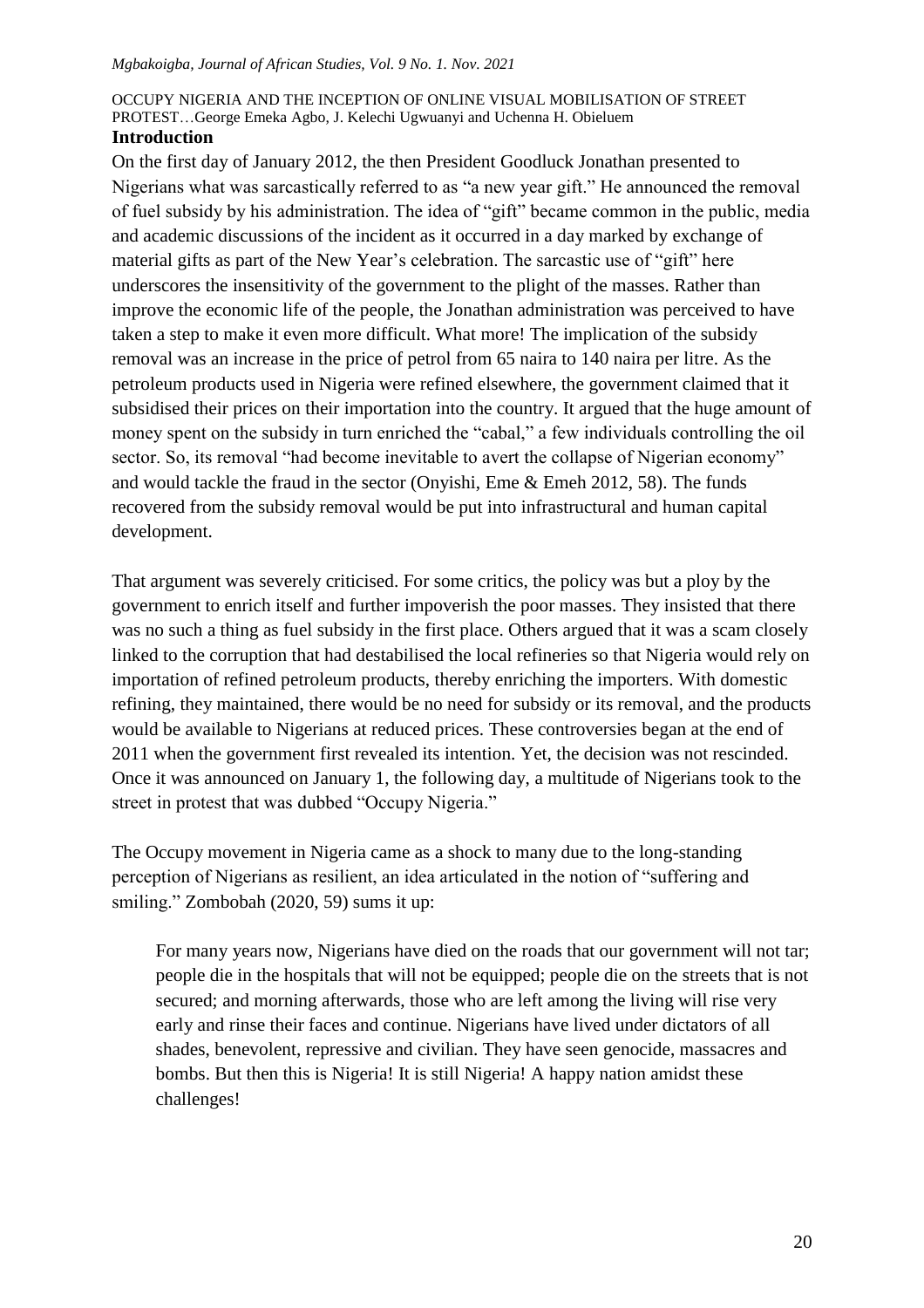OCCUPY NIGERIA AND THE INCEPTION OF ONLINE VISUAL MOBILISATION OF STREET PROTEST…George Emeka Agbo, J. Kelechi Ugwuanyi and Uchenna H. Obieluem The Occupy protest broke that jinx of resilience. The "suffering and smiling" Nigerians known for their capacity to cope with harsh living conditions took part in what became one of the largest protests in the history of the country (Branch & Mampilly, 2015). Although the visual and social media dimensions of Occupy Nigeria are not Branch and Mampilly"s focus, these are central to the movement. The protest was Nigeria's first experience of how visual practices on social media constitute a means to co-ordinate real-world social movement (Shirky, 2011).

The existing body of literature on the social media visuality of Occupy Nigeria does not highlight the voices of the networked Nigerians who produce and circulate the images and act upon them in real life. Igwebuike, Abioye and Chimuanya (2017) study the posts on the Facebook page of Occupy Nigeria Group, one of the many social media groups named after the protest. Through what they call "pragma-semiotic investigation," they analyse linguistic and visual materials retrieved from the page under six categories. The first is "divine intervention," where Nigerians resort to prayer to turn water into fuel in the manner Biblical Jesus turned water into wine. Other images depict "security consciousness" with regards to people guarding the fuel they have bought at the current high price. The masses adopt "innovative thinking" to enable them cope with their precarious condition. In the "exaggeration" group of pictures, hyperbolic depiction of the Nigerian situation is produced through image editing. In the last two categories, "defamation" and "abusive placards," the protesters denigrate the then President Goodluck Jonathan. This is a striking analysis, but because it is mainly restricted to the site of the image itself, we do not hear what the networked protesters say about the images on their platforms of circulation.

In the article, "Intermediality of Images: A Semiotic Analysis of the "Occupy Nigeria Protest Images on Social Media," Nura Ibrahim"s analysis is similar to that of Igwebuike, Abioye and Chimuanya with the same absence of the voice of the networked public. Ibrahim concentrates on how "images on social media had played a significant role in mobilizing the protesters to come out and keep them on the street for the period of the protest" (2017, p.3). The images convey a message of defiance, unity and solidarity that kept the protesters together in the cause despite ethnic, religious and socio-economic differences that had long remained key contributors to conflict in Nigeria.

In some other writings, transformation of the protest by the communicative and interactive affordances of Facebook, Twitter, YouTube, Nairaland and other websites are analysed without accounting for the impact of images. The social media sites are deployed to circulate messages that call public attention to harsh living conditions and provoke the agitation to address them. On the online forums, the street protest is organised, co-ordinated and documented (Hari, 2014; Ibrahim, 2013; Uwalaka, Scott and Watkins, 2012). When the

protest materialises in the geographical space, the elements become diverse, from occupation of spaces to street march, carrying of placards, burning of tyres, singing and dancing.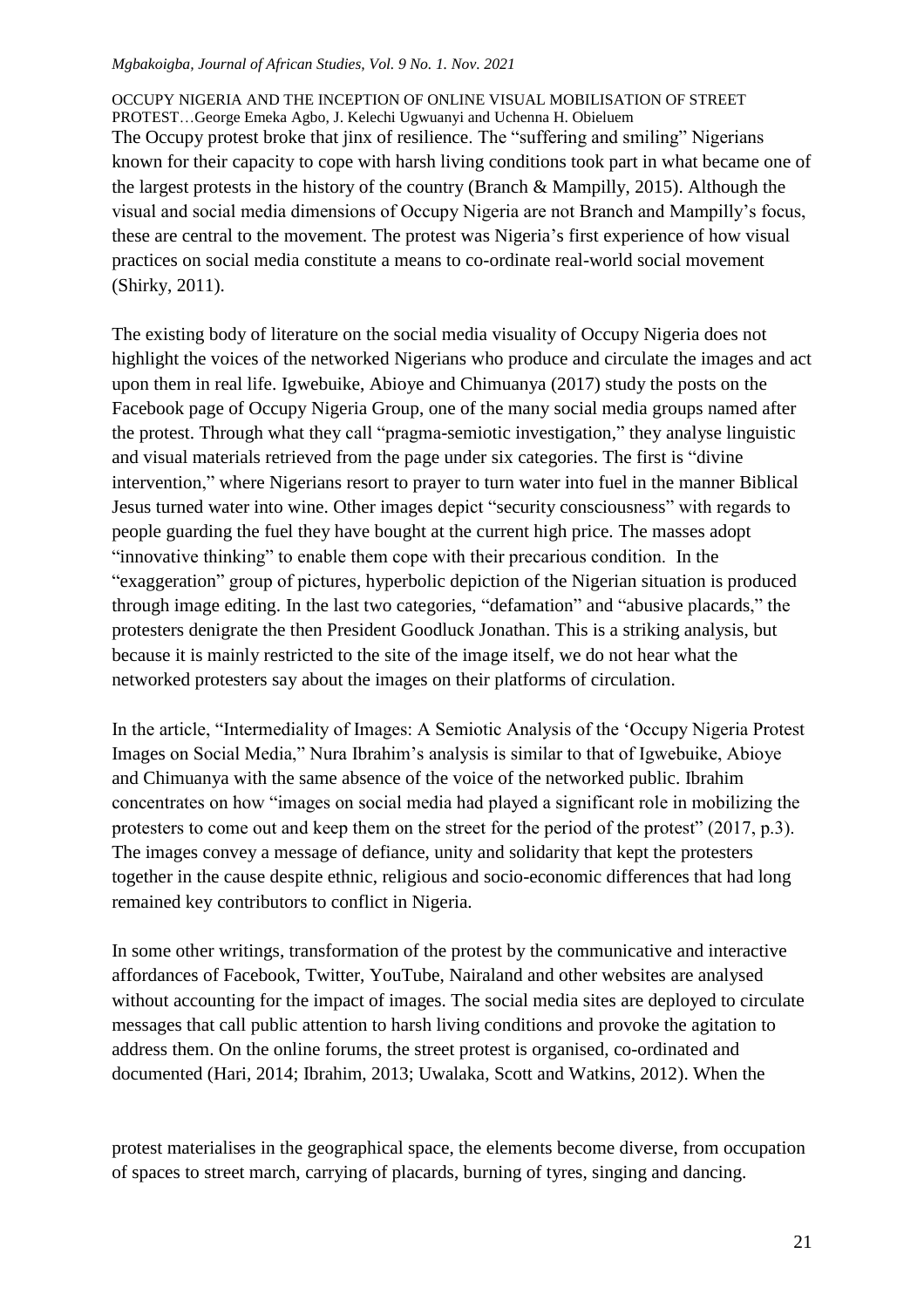### OCCUPY NIGERIA AND THE INCEPTION OF ONLINE VISUAL MOBILISATION OF STREET PROTEST…George Emeka Agbo, J. Kelechi Ugwuanyi and Uchenna H. Obieluem

Ayobade (2015, p.61) examines these as performance in which expressions of ethnicity and class amplified the popular appeal of the protests while simultaneously complicating the historization of the brief struggle." Protest in this sense serves as a site in which Nigerians deivided along ethic, religious and economic lines come together in a common course. Performance enables the protesters to communicate their concerns about socio-economic and political issues such as poverty, corruption and insecurity that trigger the civil movement.

The different sides to the role of images disseminated on social media in the protest deserve critical examination, after all, social media culture is predominantly a visual practice and protest in conventional sense constitutes public spectacle. In what follows, we analyse how images connect the online and offline sites of civil struggle as exemplified by Occupy Nigeria. We do this not only by reading the compositionality of images as done in previous studies but by accentuating the conversational use of the images. In other words, we address the question of how protesters interact on the basis of the images to enable them accomplish the purpose for which they are circulated. We begin by situating Occupy Nigeria within the broader picture of the occupy movement that began to swept across the globe beginning from the 2010s. This is followed by a discussion of how the philosophy of solidarity that drove the protest was articulated in visual symbols. Then, we analyse how the plan and itinerary of the protest were laid out on social media and afterwards, offline demonstrations followed.

## **Within the larger picture of occupy movement**

The name alludes to the "occupy movement," a wave of protest involving the occupation of public spaces by disenchanted masses. Acquiring global attention beginning from the Occupy Wall Street of September 2011 in New York City, it became a way in which protesters gather to make revolutionary demands. In like manner, beginning from 2 January 2012, Nigerians gathered en masse in Lagos and later in other parts of the country for protest. Labour organisations embarked on strike. Offices were shut down. The protest was enacted in geographical spaces, but it had a virtual dimension which is common to most occupy movements. Larkin notes that internet technology enables the mediation of "exchange over distance, bringing different people, objects, and spaces into interaction and forming the base on which to operate…social systems" (Larkin 2013, 330). In a similar remark, Jeffrey Juris refers particularly to social media as crucial to the mobilisation of "#Occupy everywhere" as he puts it (Juris 2012, 259). While "everywhere" in that formulation suggests how widespread that mode of social movement has become, the hashtag (#) is a sign that has come to mark the connection with the virtual world.

Such connection was explicit in the Occupy Nigeria movement. In the book in which Branch and Mampilly (2015) puts the movement within the broader context of uprising in Africa, they fail to acknowledge the online relations behind it. Moving back into the history of the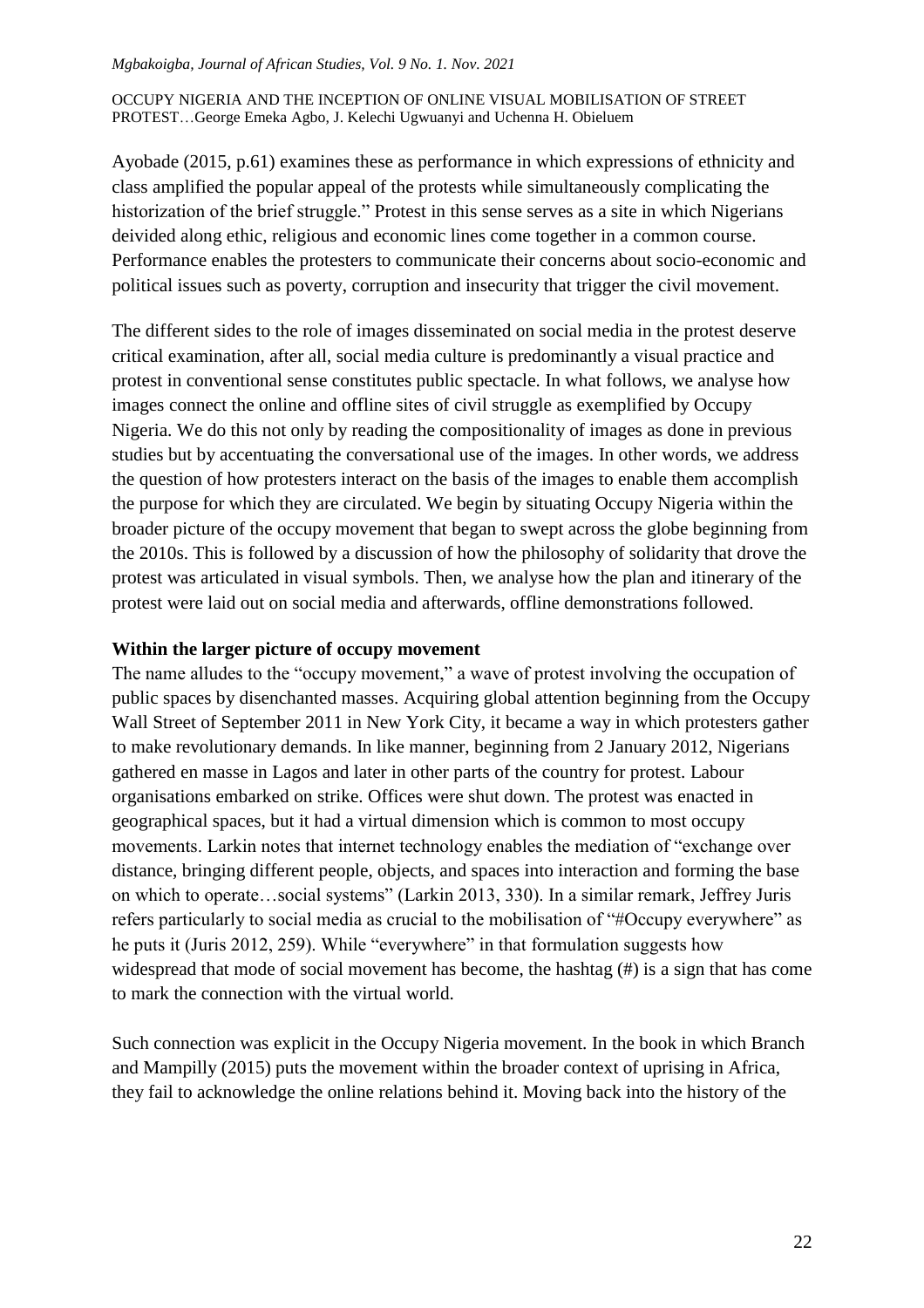OCCUPY NIGERIA AND THE INCEPTION OF ONLINE VISUAL MOBILISATION OF STREET PROTEST…George Emeka Agbo, J. Kelechi Ugwuanyi and Uchenna H. Obieluem Nigerian people"s frustration with the failure of the state, they regard the protest as a trigger that unleashed the accumulated anger. They also examine its organising, the coalition that enabled it, its fragility, and the ultimate failure of the protest. Branch & Mampilly do not

recognise the protest"s connection with social media and photography, while the uprising was in the first place conceived, organised and co-ordinated on social media with images at the heart of it. Certain Facebook groups named "Occupy Nigeria" were created a couple of months before the historic protest which took up the same name. By name, visual symbolism and purpose, the online groups laid the foundation for the momentous event. The profile images of the groups could be a good point to begin the examination of the ideology of the movement.

# **The visual ideology of a protest**

Nearly all of the online Occupy Nigeria groups on Facebook for instance, used graphic rendering of the human fist as their profile pictures, with only slight variations in form and colour such as shown in figure 1. Since the sixteenth century, the hand has been used as a political metaphor, created into different "agitational gestures," to use Gottfried Korff"s phrasing. Korff identifies three of such gestures: "the clasped hands," "the clenched fist," and "the Roman and German salute" (1992, 70). He analyses them in the historical context of workers' struggle and political revolution in parts of Europe such as Germany in Hitler's time and France during the revolution. The clenched fist in particular evolved to have close ties with forms of solidarity that underline strikes and protests. Actuated by rage and discontent, the struggle most often climaxes in violence either as a further expression of anger by the protesters or their encounter with the authorities they challenge. In the birthing of Occupy Nigeria on Facebook, the image of the clenched fist was mainly a representation of solidarity. It is "solidarity as group interaction based on shared values and beliefs" (Komter 2001, 385).

Scholars acknowledge the role of the image in civil movements and the way it constructs group solidarity. In a lecture delivered by Jessica Winegar at the School for Advanced Research (SAR), Santa Fe, in 2011, she locates the image within the larger cultural productions that constitute the language of the Egyptian revolution. Like poetry, performance, music and humour (jokes), the image bears signs that organise the underlying sensibilities of the protest movement. It is used to show how the people articulate their exasperation, how they seek to mobilise others to join in the cause, and how they bring attention to their demand (Winegar, 2011). In addition, the image exposes the brutality of the state in reaction to the uprising. Counter-resistance violence further corroborates the broader unfair treatment citizens receive in the hands of their leaders (Mitchell, 2012). When circulated on social media as part of civil struggle, the image plays all of these roles and even does more. As I will later explain with examples, the interaction engendered by the images on Facebook for instance indicates how the protesters strengthen their resolve to change the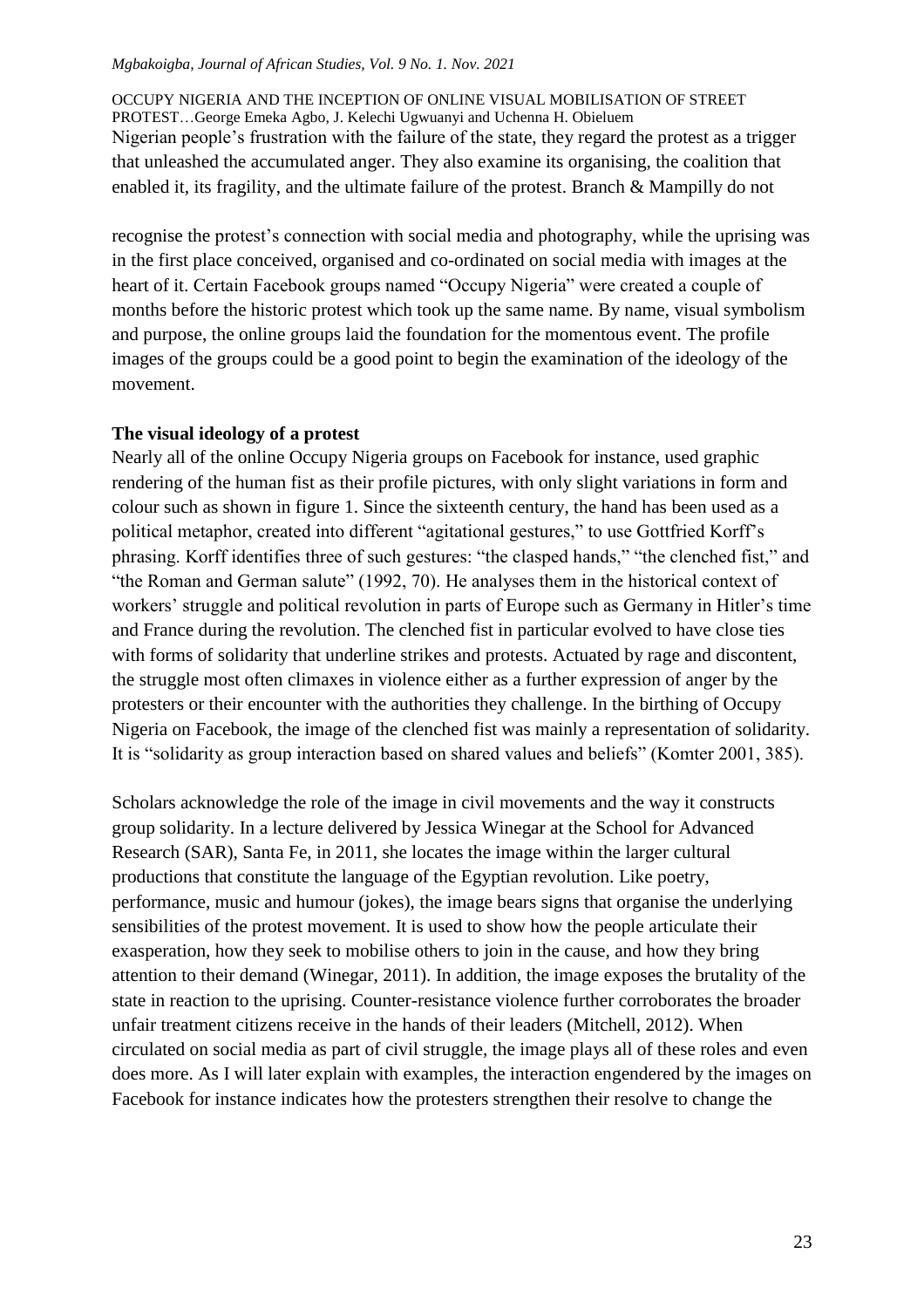OCCUPY NIGERIA AND THE INCEPTION OF ONLINE VISUAL MOBILISATION OF STREET PROTEST…George Emeka Agbo, J. Kelechi Ugwuanyi and Uchenna H. Obieluem status quo even at the height of violent crackdown. Such mobilisation of firmness is at the core of the meaning of solidarity.



Figure 1: Logos of different Occupy Nigeria Facebook groups. Retrieved from: Facebook. Retrieval date: 30 May 2015.

 $\overline{a}$ 

The Occupy Nigeria online groups that heralded the offline enactment were created with such strong sense of solidarity that however transcended intra-protest group context. It rather drew on a broader international framework that marks the 21st century civil struggle. The first post of one of the earliest Occupy Nigeria Facebook groups appeared on 18 October 2011. It was an excerpt from the About page of the Occupy Wall Street movement of September 2011, which in turn drew inspiration form the uprising called Arab Spring. The emergence of Occupy Nigeria a month after Occupy Wall Street and the adaptation of its ideas speak of a shared concern about the avarice of global politics and capitalism.<sup>1</sup> In Nigeria, the oil sector is a site of that rapacity. Another Occupy Nigeria Facebook page also opened in October 2011 resisted the condition by directly addressing the removal of fuel subsidy:

 $<sup>1</sup>$  Occupy Nigeria, "Occupy Nigeria is a people-powered movement that began on October 17, 2011,"</sup> *Facebook*, October 18, 2011,

https://www.facebook.com/permalink.php?story\_fbid=161733580587708&id=160388144055585.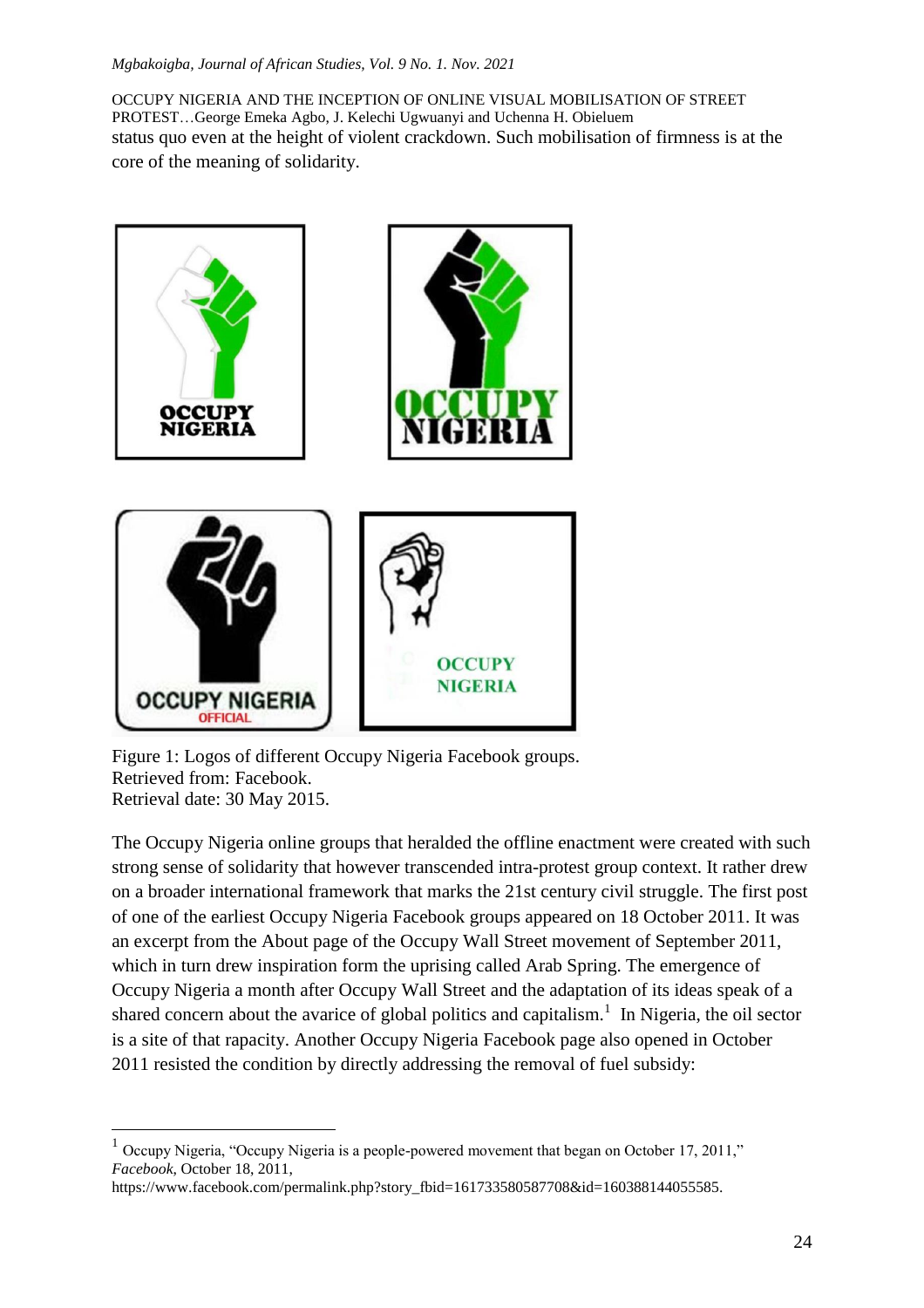OCCUPY NIGERIA AND THE INCEPTION OF ONLINE VISUAL MOBILISATION OF STREET PROTEST…George Emeka Agbo, J. Kelechi Ugwuanyi and Uchenna H. Obieluem Fellow Nigerians, this is a wakeup call to you all of my generation, lets flow in to the street to tell our leaders that we (are) no longer going to be docile, we can no longer take everything they give, we must end the era of forcing iniquities down our throat. We must now stand up

for our right and do what Libyans, Egyptians, Yemenis, Syrians, Americans, British, and recently Italians are doing to make their wish come through. We will decide on a date and move to occupy any government installation. Do not let them force this bitter pill of Oil Subsidy down our throat. $^{2}$ 

A couple of thoughts can be drawn from these lines. First, the protagonists of the struggle were influenced by the wave of occupy movements that greeted the 2010s, spilling over from one country to another. The last line in the opening paragraph of Branch and Mampilly"s chapter on Occupy Nigeria is evocative of the seemingly infectious attribute of this mode of uprising. They write: "The Occupy movement had arrived in Nigeria" (2015, 86). Just as it happened in Egypt, Tunisia, and some other places, and this is the second point, it did arrive through the virtual space of social media. The Occupy Nigeria offline mass protest was initiated on Facebook. The group began to mobilise action against the government for the particular reason associated with fuel subsidy removal a few months before the public announcement of the policy and the resulting resistance. It was initiated at a time the government had publicised its plan as if to test the reaction of the masses about a decision that would not be withdrawn. In the midst of the controversy that erupted at that moment, the social media group was in essence inviting the masses to reject the move and to rise up in protest if their voice was not heard. The government remained resolute and implemented the policy. So, the masses took to the street as set out on Facebook. The civil movement adopted the same name – Occupy Nigeria – which was conceptualised and given to it on social media. More Facebook groups emerged, most of them named "Occupy Nigeria."<sup>3</sup> Some were created on the first day of the offline protest (January 2, 2012) and others a few days after. Images and texts pertaining to the civil movement began to be circulated from its inception and would subsequently continue to address broader socio-political concerns in Nigeria.

# **The flow: Online to offline**

 $\overline{a}$ 

Once the protest had begun, further activities were arranged on Facebook. On 3 January 2012, a programme was drawn on one of the Occupy Nigeria pages with a list of eleven cities where the protest would be held. Date, time and the exact locations were stated. $4$  Through that medium, the spatial scope of the movement was defined. It was intended to spread across

<sup>2</sup> Occupy Nigeria, "Fellow Nigerians, this is a wake up call to you all of my generation," *Facebook*, October 22, 2011, https://www.facebook.com/OccupyNigeriaGroup/posts/302275939786853.

<sup>&</sup>lt;sup>3</sup> Nationwide Anti-fuel Subsidy Removal: Strategy and Protest is an example of the groups with different naming.

<sup>4</sup> Occupy Nigeria Movement, *Facebook*, January 3, 2012, https://www.facebook.com/pages/Occupy-Nigeria-Movement/318278821540428.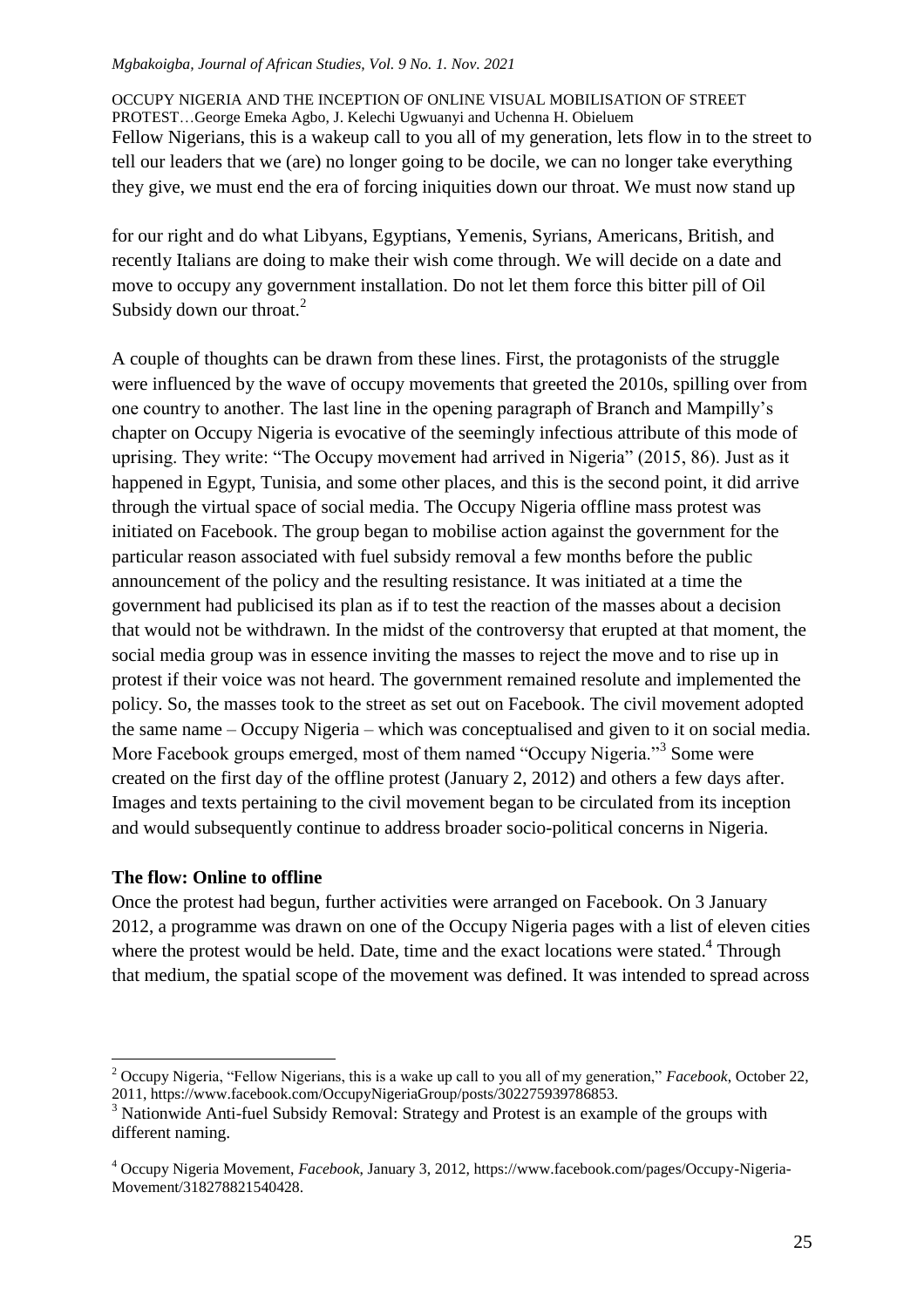OCCUPY NIGERIA AND THE INCEPTION OF ONLINE VISUAL MOBILISATION OF STREET PROTEST…George Emeka Agbo, J. Kelechi Ugwuanyi and Uchenna H. Obieluem the major cities in the various regions of Nigeria. Indeed, in a couple of days, the protest that began in Lagos rapidly swept through the country. Facebook was used to report the expansion of the movement. The circulated reports indicate not only how the protest was territorially spreading in Nigeria and in the diaspora, they brought to public knowledge the groups of people in support of the movement. A photograph from Warri shows a group of protesters who represent the branch of the Nigerian Bar Association (NBA) in the city (figure 2). Similar images from other cities have shown that the union was among the key supporters of the struggle.<sup>5</sup>

The photograph helps to show that the movement was not restricted to the urban poor whom Ruchi Chaturvedi (2016) has argued to be powerful agents of revolutionary actions in Africa. Indeed, the informal proletariats are so crucial that they most often champion the movement. But here, in addition to its circulation within the paradigm of citizen photojournalism through which updates about the protest are disseminated, the photographic image suggests the involvement of the elites in the struggle. In this regard, the Ojota Gani Fawehinmi Park was a remarkable site in relation to Occupy Nigeria. The park which was named after the late popular Lagos radical civil rights lawyer was the initial meeting point for the protesters. Then they flowed into the streets for the activist rallies. There was a nationwide strike by the organised labour. Banks, airports, seaports, and other establishments were shut down, resulting in "a complete paralysis of economic activities" in Nigeria (Chiluwa, 2012).



Figure 2: The Occupy Nigeria protest by the Nigerian Bar Association (Warri Branch) Retrieved from: Facebook, 6 January 2012, posted by Occupy Nigeria with the text, "Protesters take over Warri." The picture came with a *Vanguard* newspaper article entitled, "Protesters take over Warri."

URL:

 $\overline{a}$ 

https://www.facebook.com/permalink.php?story\_fbid=228271247250052&id=16038814405 5585Retrieval date: 31 May 2015.

 $<sup>5</sup>$  The NBA is but a member of a larger organisation – the Trade Union Congress – that took part in the protests.</sup> Other mega groups include the Nigerian Labour Congress (NLC) and civil society organisations (which include the Save Nigeria Group (SNG), the Federation of Informal Workers" Organisations of Nigeria (FIWON), and Joint Action Front (JAF).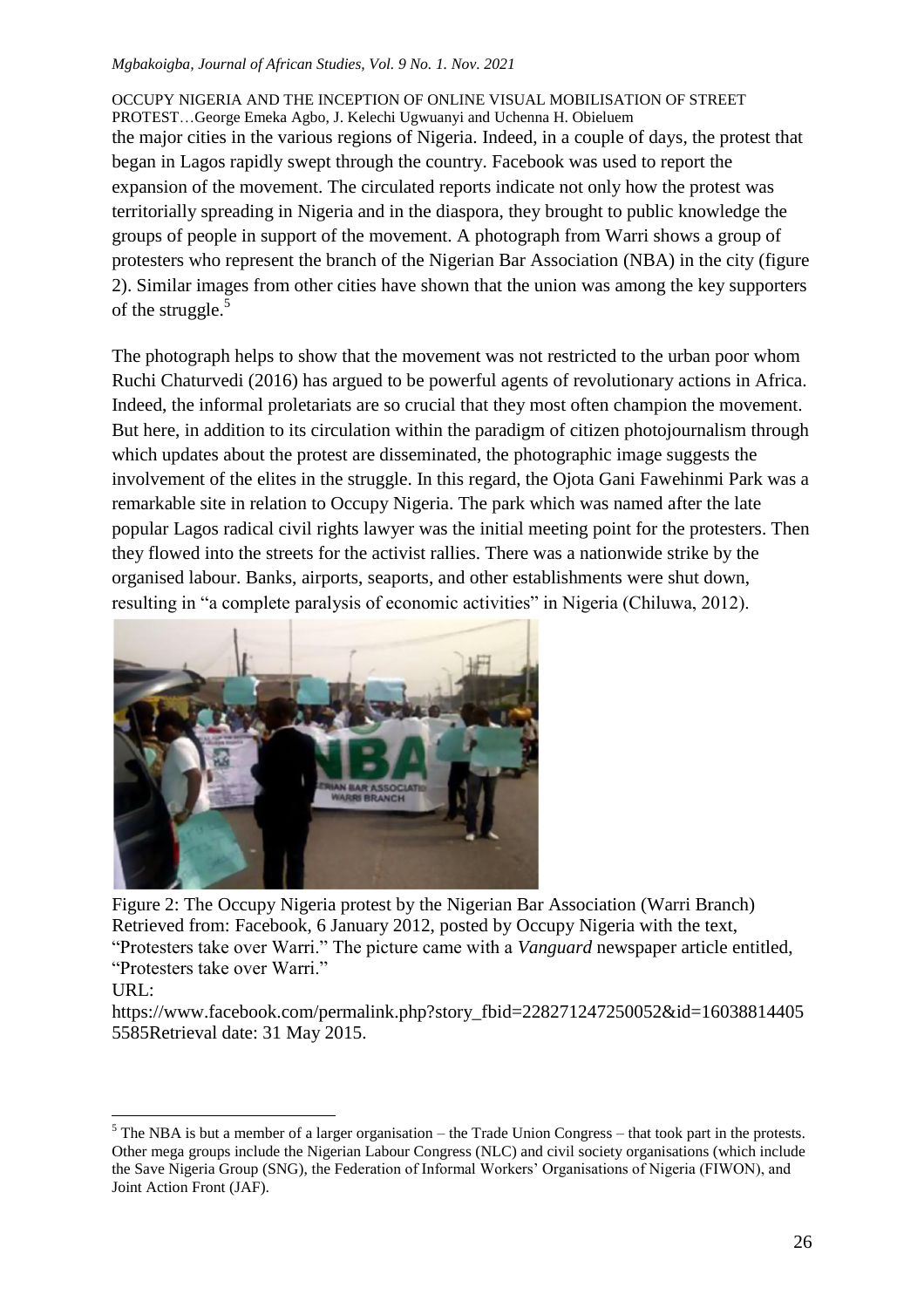### OCCUPY NIGERIA AND THE INCEPTION OF ONLINE VISUAL MOBILISATION OF STREET PROTEST…George Emeka Agbo, J. Kelechi Ugwuanyi and Uchenna H. Obieluem

The enormous impact of social media on the civil movement motivates us to revisit Mancur Olson"s notion of collective action. In his conceptualisation of how common interests drive the goals of groups of individuals, he argues that the smaller the size of the group, the more effective it would be in organising itself and in pursuing its purpose (Olson, 1965). The Occupy Nigeria example destabilises Olson"s proposition. With social media, collective actions can be efficiently articulated and executed, with a large number of people involved. We concur with Bimber, Flanagin and Stohl's thoughts in the article "Reconceptualizing" Collective Action in the Contemporary Media Environment." They ask us to rethink the "group theory" in an era when technology has transformed the ways groups organise themselves for action. As they put it, "scholars should be asking…whether the theoretical ideal (such as promoted by Olson) fits the rich array of collective actions now present in public life" (2005, 366). We think it does not. There has been a successful mobilisation of large groups of protesters in Egypt, Tunisia and in Nigeria as argued here. Even if Olson's argument was relevant as at when it was made, times have changed. Digital technology and the internet have made it possible for multitudes of people to organise themselves effectively for a common cause.

The effectiveness of social media in group action is located in its complex structure of the information economy. As shown above, it facilitates in significant ways the initiation, planning and real time update on the activities of activist movement. Through the information flow, expressions of solidarity come in various forms to boost the resolve of the protesters. The reports of the Occupy Nigeria protests as they took place in different locations came with commendation to the commitment of the participants. On 5 January 2012, the protest in Kano was reported to be "an inspiration to all of us." The activists "occupied all day and night (leaving the comfort of their houses and beds) and forgetting ethnic and religious divides."<sup>6</sup> The protesters had more to contend with than ethnic and religious differences, and the discomfort of the weather in the outdoor spaces.

# **The martyrdom of a revolution**

 $\overline{a}$ 

The Occupy Nigeria protest faced a violent crackdown by the government. Lives were lost allegedly to police firearms. Tensions were heightened. The protesters sought vengeance against the police in the case of the killing of Ademola Aderinto for instance. But they later retreated for fear of the escalation of violence (Branch and Mampilly, 2015). They eventually resorted to circulation of the images of the deceased as a means of self-consolation and reinforcement in the face of violent crackdown. This can be illustrated with the example of Muyideen Mustapha who was reported as the first victim of the police brutality that came with the Occupy Nigeria protest. A Facebook page was created to pay tribute to him: "R.I.P.

<sup>6</sup> Occupy Nigeria Movement, *Facebook*, January 5, 2012, https://www.facebook.com/permalink.php?story\_fbid=319656774735966&id=318278821540428.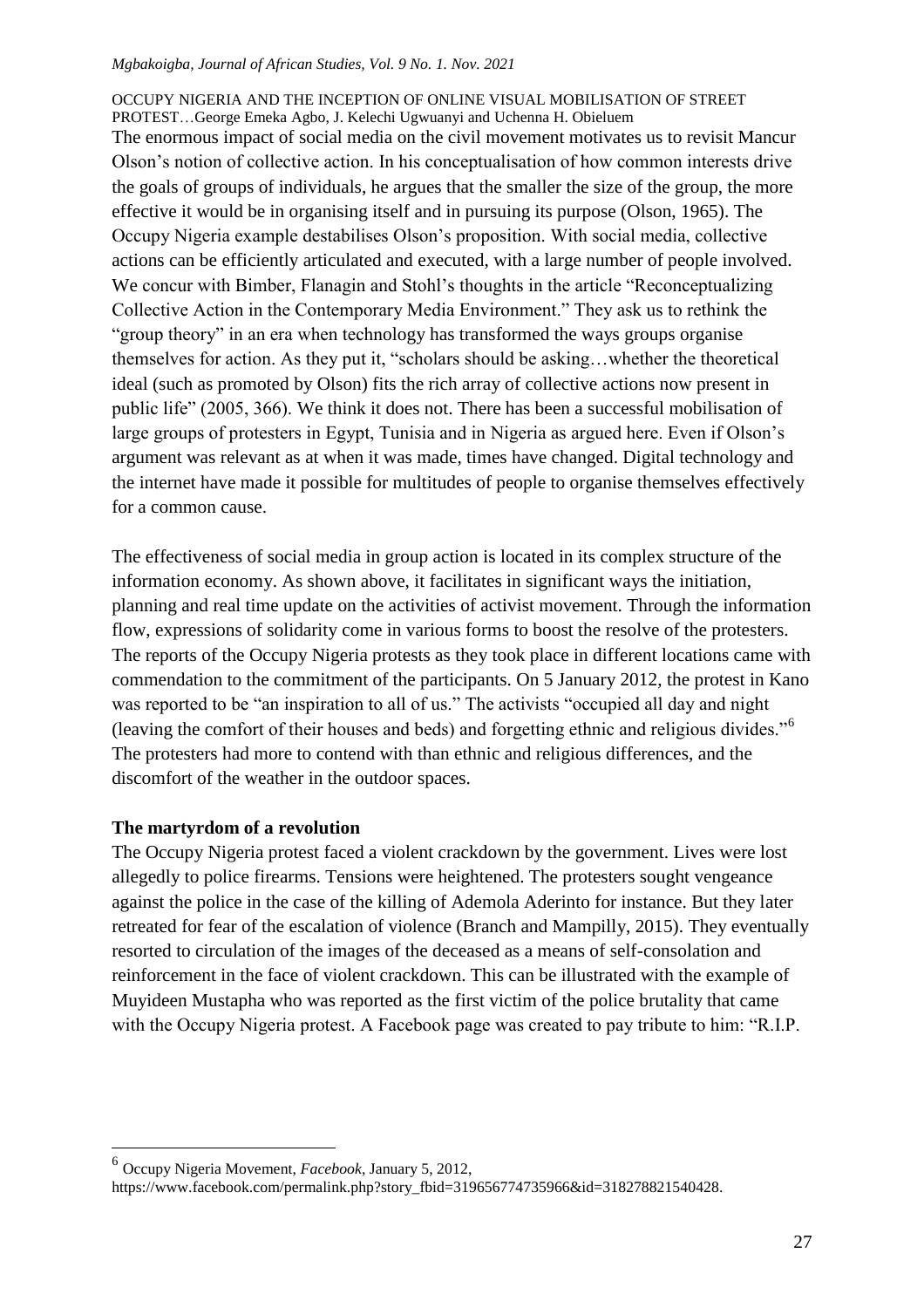OCCUPY NIGERIA AND THE INCEPTION OF ONLINE VISUAL MOBILISATION OF STREET PROTEST…George Emeka Agbo, J. Kelechi Ugwuanyi and Uchenna H. Obieluem Muyideen Mustapha – A Hero Of the Nigerian Revolution."<sup>7</sup> The heroism was articulated in visual form, used as the profile image and posted on the page. His corpse with blood on his chest is placed against a graphic representation created and circulated on Facebook at the beginning of the protest movement (figure 3). The graphic image like the fist of solidarity symbolises a collective ambition to change the status quo. The juxtaposition of Mustapha's body with the symbol is in itself symbolic as can be deduced from the conversations it generated on Facebook. One thought-provoking comment refers to Mustapha as a "martyred hero" whose death became a "redemptive force that will bring new light to the darkness we face in this nation…The spilt blood… (will) cause the thieves in (government) offices to come to terms with their conscience."<sup>8</sup>

Besides the notion of martyrdom, Mustapha"s demise became a means through which exchange of encouragement among the protesters was facilitated. They resolved not to allow counter-resistance to dampen their determination. Nigerians in the diaspora also sent in words of support through Facebook and other online channels. At the places where the solidarity was demonstrated through the physical enactment of protests, photographs were taken and circulated online. In the United States, the protest took place in New York, California and Georgia. In the United Kingdom, the protesters marched to the Nigerian Embassy in London. Some of the photographs of these events that found their way to Facebook as the mark of diasporic solidarity were produced as part of articles published in other online platforms.

 $\overline{a}$ 

<sup>7</sup> "R.I.P Muyideen Mustapha - A Hero of the Nigerian Revolution," *Facebook*, January 4 2012, https://www.facebook.com/311939162179813/photos/a.311968125510250.78217.311939162179813/31196824 8843571/?type=1.

<sup>8</sup> "R.I.P. Muyideen Mustapha – A Hero Of the Nigerian Revolution," *Facebook*, January 4, 2012, https://www.facebook.com/permalink.php?story\_fbid=311974932176236&id=311939162179813.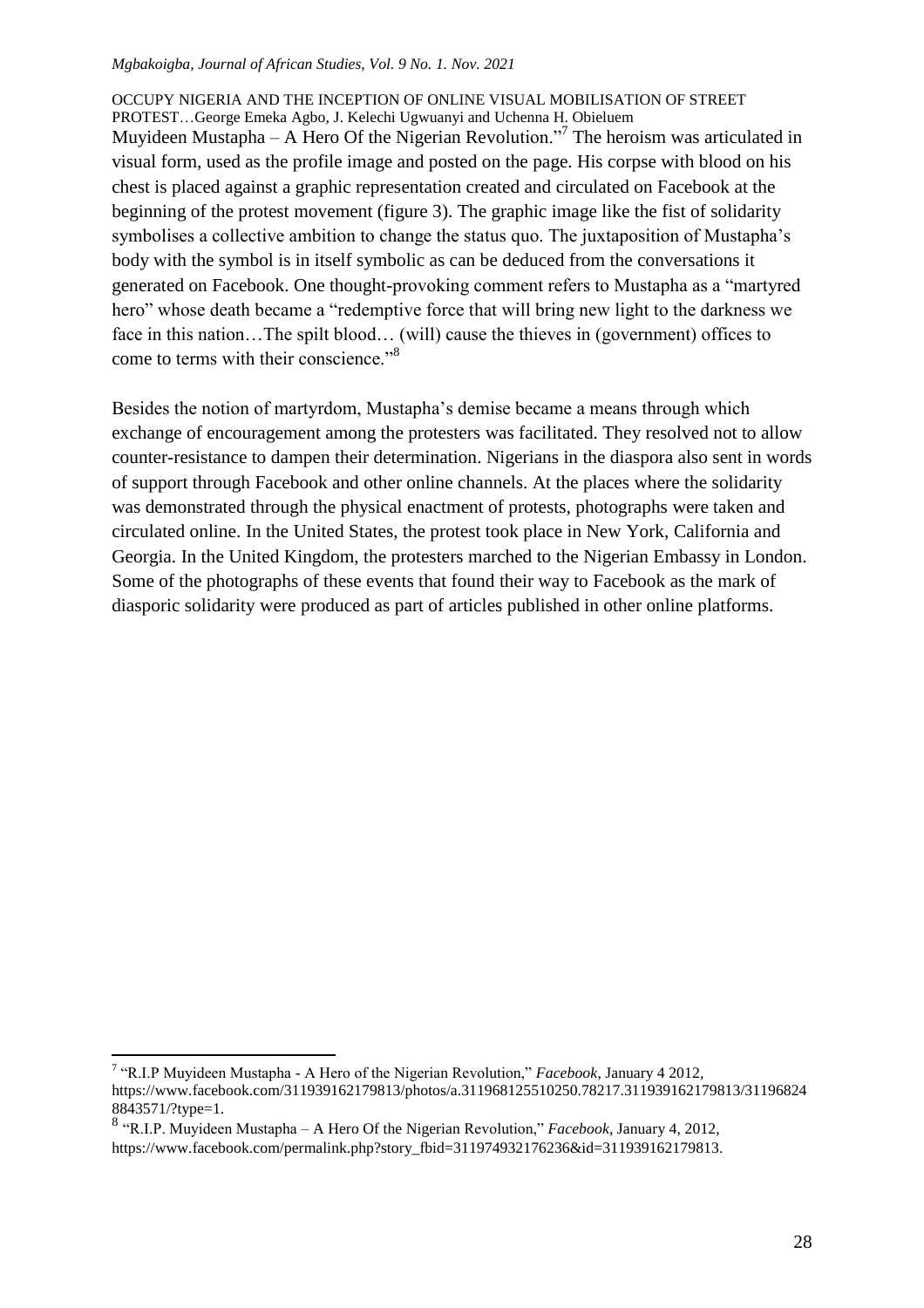OCCUPY NIGERIA AND THE INCEPTION OF ONLINE VISUAL MOBILISATION OF STREET PROTEST…George Emeka Agbo, J. Kelechi Ugwuanyi and Uchenna H. Obieluem



Figure 3: The body of Muyideen Mustapha who was shot on 3 January 2012 during the Occupy Nigeria protest. It is also the profile photograph of the Facebook page set up in his honour: "R.I.P Muyideen Mustapha - A Hero of the Nigerian Revolution." Retrieved from: Facebook, 4 January 2012, posted without any text by "R.I.P Muyideen Mustapha - A Hero of the Nigerian." URL: https://www.facebook.com/311939162179813/photos/a.311968125510250.78217.311939162 179813/311968248843571/?type=1. Retrieval date: 31 May 2015.

For instance, "Message of Support for the Ongoing Mass Protest" is the title of an article shared on Facebook from Sahara Reporters. It begins with the striking remark that "it is not every time one gets the opportunity to demand for a change in the political, social and economic situations in a country" (Gomsuk, 2012). The author asks the activists to view the uprising as a "life-time opportunity" for a revolution that was long overdue in Nigeria given the enormity of state failure. He evokes the 2004 Orange Revolution in Ukraine, Mahatma Gandhi and Martin Luther King Jnr, to prove that the masses have the power to change how they are governed. He challenges the claim by the government that the money recovered through the subsidy removal would be reinvested into the economy and used to provide social amenities. The poor state of infrastructure in Nigeria does not result from lack of funds but the embezzlement and mismanagement of it. He also warns against compromise which could come in form of material enticement. No amount of bribes would match the better living conditions that would benefit all, should the revolution come true.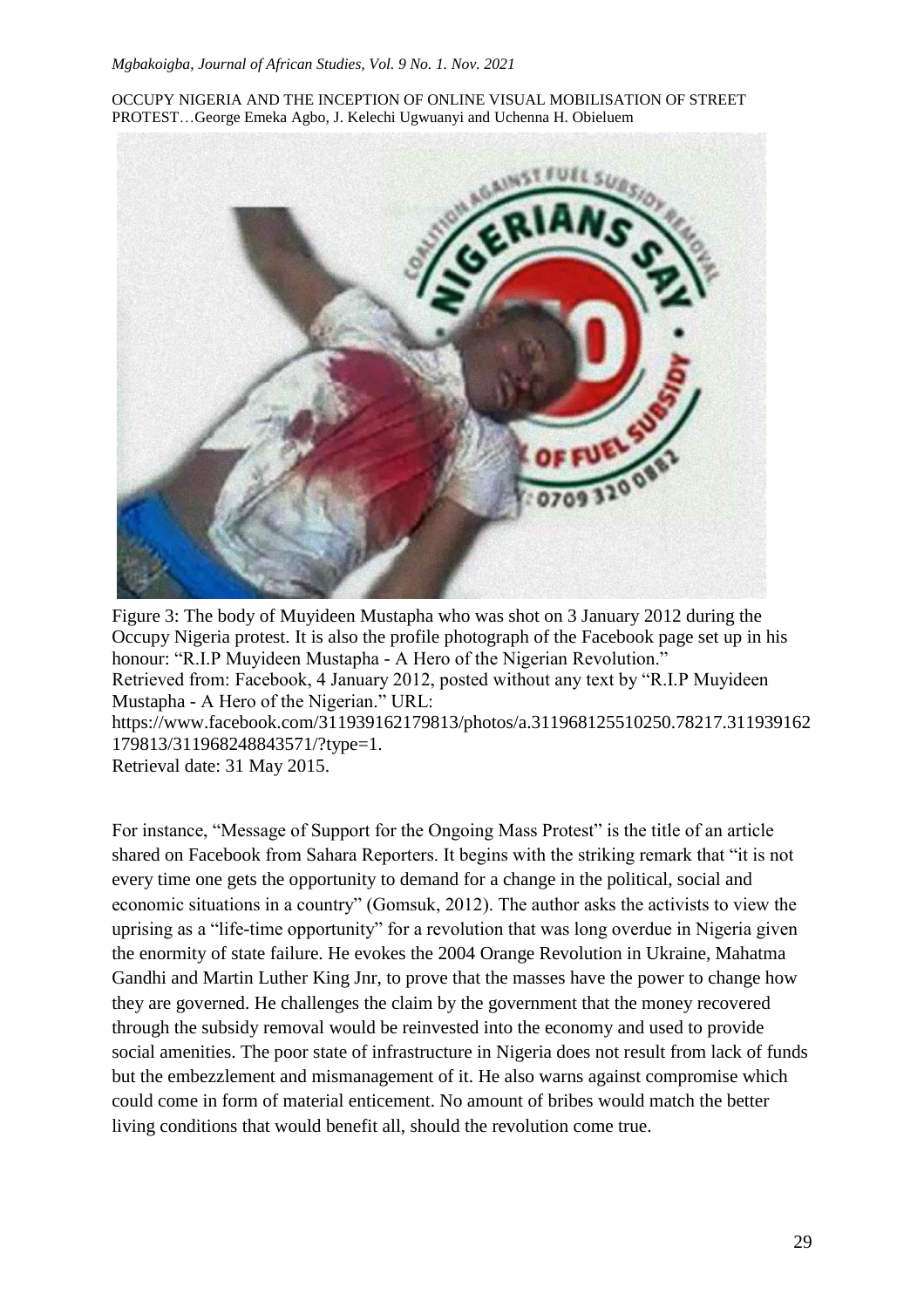OCCUPY NIGERIA AND THE INCEPTION OF ONLINE VISUAL MOBILISATION OF STREET PROTEST…George Emeka Agbo, J. Kelechi Ugwuanyi and Uchenna H. Obieluem However, there are contentions that the Nigerian Labour Congress (NLC) was compromised in the end. Without including other groups involved in the struggle, NLC entered a negotiation with the government. A hurried decision was made, not to reverse to the original fuel price of 65 naira per litre, but to enforce a partial subsidy removal that left the price at 97 naira per litre (Chiluwa, 2012). For this reason, many felt that the uprising was a failure, that rather than bring a revolution, it took lives of some Nigerians.

# **Conclusion**

We suggest that the Occupy Nigeria movement should not be critiqued as a failure. At least, *something* was achieved. A new mode of challenging dominant power was established in Nigeria and it held the promise of future revolutions. Indeed, in 2020, a more momentous uprising emerges – the #EndSAR protest that followed the blueprint of the Occupy movement. Occupy Nigeria marked the beginning of revolutionary action in which social media converge with images to trigger an uprising that materialises in the physical world. In this paper, we have brought out the voices of the protesters who use images on social media to push the agenda of the protest. Social media along with its visuality as shown in the case of the Occupy Nigeria influences conventional form of civil movements by way of supporting its conception, co-ordination and dissemination of information that sustains it. The online visuality is further deployed to attend to further disparate elements that emerge in the course of the struggle, such as the tendency to cower and back down due to state crackdown.

# **References**

Ayobade, Dotun. "Re/reading spectacles: Historicising the Occupy Nigeria Movement." *Research on Humanities and Social Science* 5, no. 24 (2015): 61-65.

Bimber, B., Flanagin, A. J. and Stohl, C. "Reconceptualizing Collective Action in the Contemporary Media Environment." *Communication Theory* 14, no. 4 (2005): 365-388.

Branch, Adam and Mampilly, Zachariah. *Africa Uprising: Popular Protest and Political Change.* London: Zed Books, 2015.

Chiluwa, Innocent. "Occupy Nigeria 2012: A Critical Analysis of Facebook Posts in the Fuel Subsidy Removal Protests." *CLINA* 1, no.1 (2015): 47-69.

Gomsuk, Danboyi. "Message of Support for the Ongoing Mass Protest." *Sahara Reporters*, January 6, 2012. [http://saharareporters.com/2012/01/06/message-support-ongoing-mass](http://saharareporters.com/2012/01/06/message-support-ongoing-mass-protests)[protests.](http://saharareporters.com/2012/01/06/message-support-ongoing-mass-protests)

Hari, Solomon Ibrahim. "The evolution of social protest in Nigeria: The role of social media in the "# OccupyNigeria" protest." *International Journal of Humanities and Social Science Invention* 3, no. 9 (2014): 33-39.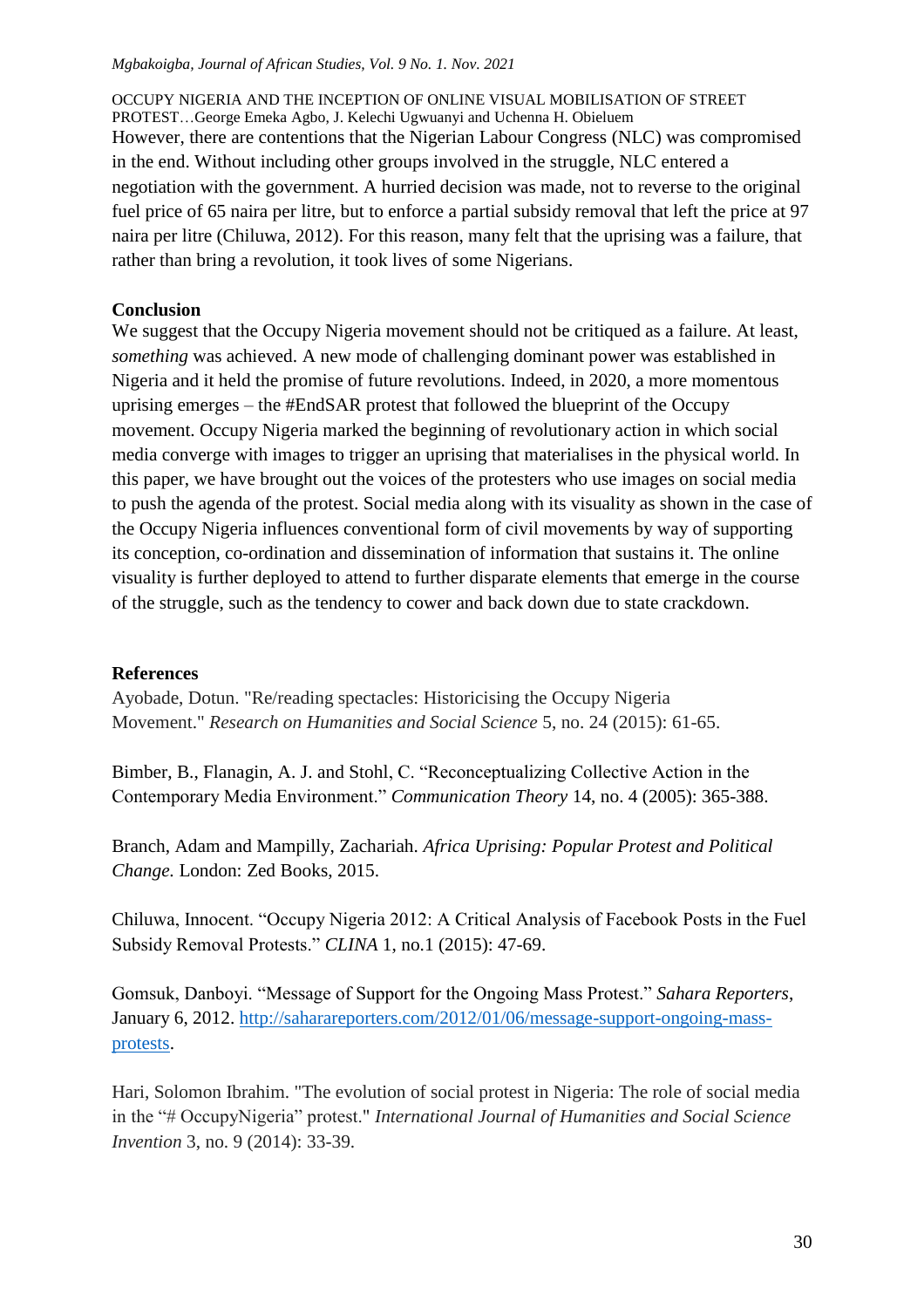OCCUPY NIGERIA AND THE INCEPTION OF ONLINE VISUAL MOBILISATION OF STREET PROTEST…George Emeka Agbo, J. Kelechi Ugwuanyi and Uchenna H. Obieluem Ibrahim, Bisallah Hashim. "Nigerians usage of facebook during 2012 Occupy Nigeria protests: between networked and real public spheres." *Science Journal of Researcher* 5, no. 7 (2013): 55-64.

Ibrahim, Nura. "Intermediality of images: A semiotic analysis of the "Occupy Nigeria Protest"images on social media." *Journal of African Media Studies* 9, no. 1 (2017): 33-48.

Igwebuike, Ebuka, Taiwo Abioye, and Lily Chimuanya. "A pragma-semiotic analysis of "Occupy Nigeria Group"online posts on the 2012 fuel subsidy removal in Nigeria." *Journal of Visual Literacy* 35, no. 3 (2016): 201-214.

Juris, Jeffrey. "Reflections on #Occupy Everywhere: Social Media, Public Space, and Emerging Logics of Aggregation." *American Ethnologist* 39, no. 2 (2012), 259-279.

Korff, Gottfried. "From Brotherly Handshake to Militant Clenched Fist: On Political Metaphors for the Worker's Hand." *International Labor and Working-Class History* 42 (1992): 70-81.

Larkin, Brian. "The Politics and Poetics of Infrastructure." *Annual Review of Anthropology*  43 (2013): 327-343.

Mitchell, W. J. T. "Image, Space, Revolution: The Arts of Occupation." *Critical Inquiry* 39, no. 1 (2012): 8-32.

Onyishi, Anthony Obayi, Okechukwu Innocent Eme, and Ikechukwu Eke Jeffrey Emeh. "The domestic and international implications of fuel subsidy removal crisis in Nigeria." *Kuwait Chapter of Arabian Journal of Business and Management Review* 1, no. 6 (2012): 57-80.

Olson, Mancur. *The Logic of Collective Action: Public Goods and the Theory of Groups.*  New York: Schochen Books, 1965.

Ruchi Chaturvedi, "Agentive Capacities, Democratic Possibilities, and the Urban Poor: Rethinking Recent Popular Protests in West Africa," *International Journal of Politics*, *Culture, and Society*, 29, no. 3 (2016).

Uwalaka, Temple, Scott, Rickard, and Watkins, Jerry. "Mobile social networking applications and the 2012 Occupy Nigeria protest." *Journal of African Media Studies* 10, no. 1 (2018): 3-19.